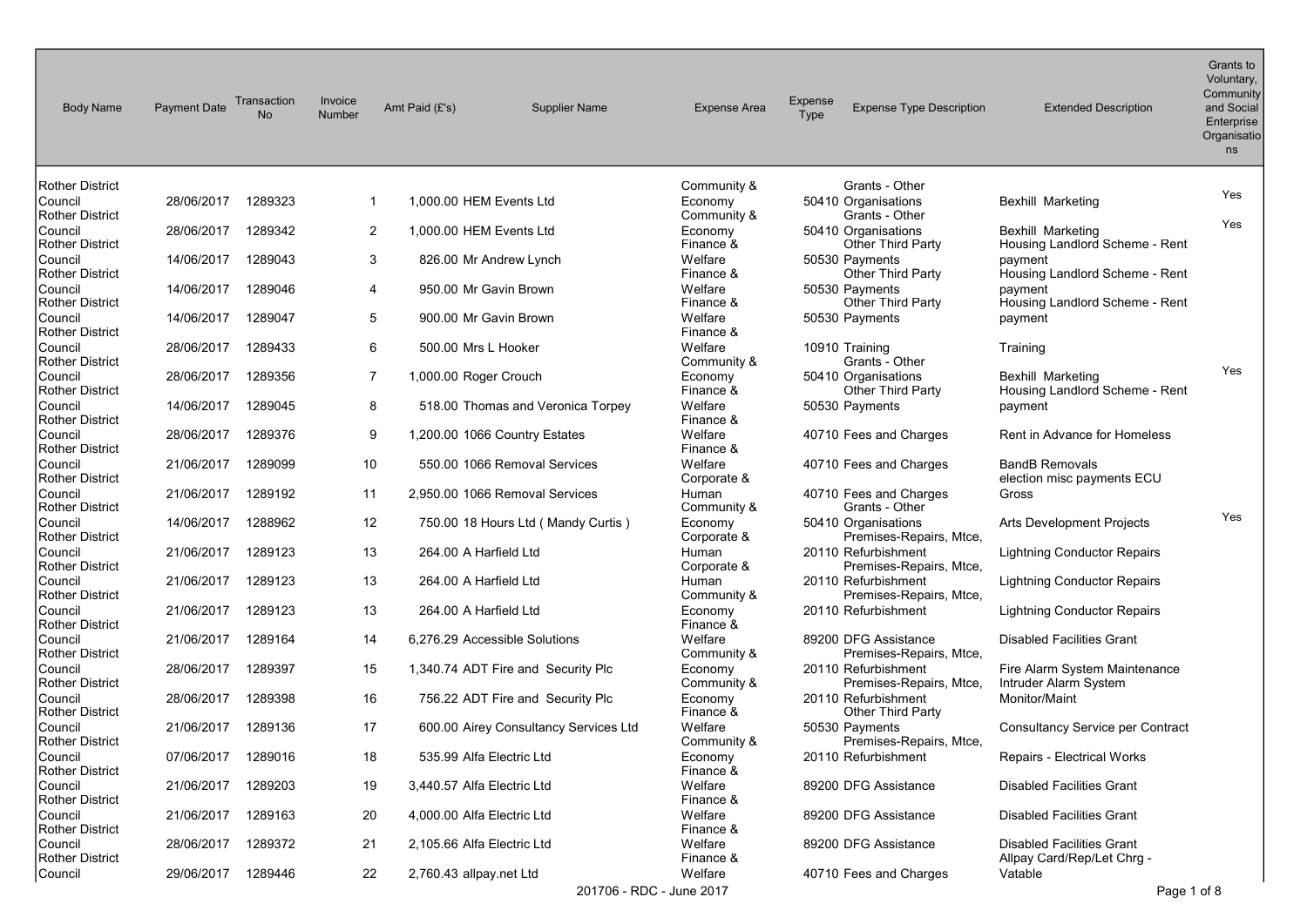| <b>Body Name</b>                  | <b>Payment Date</b> | Transaction<br><b>No</b> | Invoice<br>Number | Amt Paid (£'s)          | <b>Supplier Name</b>                                                                    | <b>Expense Area</b>               | <b>Expense</b><br>Type | <b>Expense Type Description</b>                   | <b>Extended Description</b>                                              | Grants to<br>Voluntary,<br>Community<br>and Social<br>Enterprise<br>Organisatio<br>ns |
|-----------------------------------|---------------------|--------------------------|-------------------|-------------------------|-----------------------------------------------------------------------------------------|-----------------------------------|------------------------|---------------------------------------------------|--------------------------------------------------------------------------|---------------------------------------------------------------------------------------|
| <b>Rother District</b>            |                     |                          |                   |                         |                                                                                         | Corporate &                       |                        |                                                   | <b>Sussex Train Consor-Training</b>                                      |                                                                                       |
| Council<br><b>Rother District</b> | 21/06/2017          | 1289118                  | 23                |                         | 919.20 Beckwith Consulting Ltd                                                          | Human<br>Corporate &              |                        | 10910 Training<br><b>Other Third Party</b>        | Course                                                                   |                                                                                       |
| Council<br>Rother District        | 21/06/2017          | 1289118                  | 23                |                         | 28.08 Beckwith Consulting Ltd                                                           | Human<br>Corporate &              |                        | 50530 Payments<br><b>Members Conference</b>       | STC - Travel and subsistence<br>Members Training/Conference              |                                                                                       |
| Council<br><b>Rother District</b> | 28/06/2017          | 1289354                  | 24                |                         | 799.20 Beckwith Consulting Ltd                                                          | Human<br>Community &              |                        | 41510 Expenses<br>Grants - Other                  | Fees                                                                     |                                                                                       |
| Council<br><b>Rother District</b> | 28/06/2017          | 1289359                  | 25                |                         | 500.00 Bexhill Youth Service                                                            | Economy<br>Finance &              |                        | 50410 Organisations                               | <b>Bexhill Marketing</b>                                                 | Yes                                                                                   |
| Council<br><b>Rother District</b> | 07/06/2017          | 1288817                  | 26                | 504.00 BLSM LLP         |                                                                                         | Welfare<br>Finance &              |                        | 40710 Fees and Charges                            | Bed and Breakfast Accom - misc.                                          |                                                                                       |
| Council<br><b>Rother District</b> | 14/06/2017          | 1288907                  | 27                | 504.00 BLSM LLP         |                                                                                         | Welfare<br>Finance &              |                        | 40710 Fees and Charges                            | Bed and Breakfast Accom - misc.                                          |                                                                                       |
| Council<br><b>Rother District</b> | 21/06/2017          | 1289090                  | 28                | 504.00 BLSM LLP         |                                                                                         | Welfare<br>Finance &              |                        | 40710 Fees and Charges                            | Bed and Breakfast Accom - misc.                                          |                                                                                       |
| Council<br><b>Rother District</b> | 28/06/2017          | 1289096                  | 29                | 504.00 BLSM LLP         |                                                                                         | Welfare<br>Community &            |                        | 40710 Fees and Charges<br>Premises-Repairs, Mtce, | Bed and Breakfast Accom - misc.                                          |                                                                                       |
| Council<br><b>Rother District</b> | 21/06/2017          | 1289217                  | 30                |                         | 960.95 Bourne Amenity Ltd                                                               | Economy<br>Environmental          |                        | 20110 Refurbishment<br>Tools & Specialist         | Parks-Landscaping Works                                                  |                                                                                       |
| Council<br><b>Rother District</b> | 07/06/2017          | 1288789                  | 31                |                         | 1,443.18 Bruel and Kjaer UK Ltd                                                         | Health<br>Environmental           |                        | 40110 Equipment<br>Tools & Specialist             | EnvH- Air Pollution Equipment                                            |                                                                                       |
| Council<br>Rother District        | 07/06/2017          | 1288789                  | 31                |                         | 18.00 Bruel and Kjaer UK Ltd                                                            | Health<br>ICT & Customer          |                        | 40110 Equipment                                   | Carriage/Handling Charge                                                 |                                                                                       |
| Council<br><b>Rother District</b> | 21/06/2017          | 1289214                  | 32                |                         | 1,125.26 BT British Telecommunications plc                                              | Services<br>ICT & Customer        |                        | 40910 Telephones<br><b>Photocopier Contracts</b>  | <b>BT-Rental-General</b>                                                 |                                                                                       |
| Council<br><b>Rother District</b> | 07/06/2017          | 1288953                  | 33                | 6,678.83 Canon (UK) Ltd |                                                                                         | <b>Services</b><br>ICT & Customer |                        | 41250 (PRINT ROOM ONLY)<br>Photocopy Paper (PRINT | Photocopy Contract                                                       |                                                                                       |
| Council<br><b>Rother District</b> | 07/06/2017          | 1288945                  | 34                | 504.00 Canon (UK) Ltd   |                                                                                         | <b>Services</b><br>ICT & Customer |                        | 40530 ROOM ONLY)<br><b>Photocopier Contracts</b>  | Photocopy White A4 80GSM                                                 |                                                                                       |
| Council<br><b>Rother District</b> | 21/06/2017          | 1289159                  | 35                | 3,783.10 Canon (UK) Ltd |                                                                                         | <b>Services</b><br>ICT & Customer |                        | 41250 (PRINT ROOM ONLY)<br><b>Computer Equip</b>  | <b>Photocopy Contract</b><br>Maintenance re Colourwave                   |                                                                                       |
| Council<br>Rother District        | 28/06/2017          | 1289333                  | 36                | 865.42 Canon (UK) Ltd   |                                                                                         | <b>Services</b><br>Finance &      |                        | 41100 Maintenance (IT ONLY)                       | Printer                                                                  |                                                                                       |
| Council<br><b>Rother District</b> | 28/06/2017          | 1289033                  | 37                |                         | 4,740.00 Capita Business Services Ltd                                                   | Welfare<br>Finance &              |                        | 40710 Fees and Charges                            | Software for Academy System                                              |                                                                                       |
| Council<br><b>Rother District</b> | 28/06/2017          | 1289299                  | 38                |                         | 5,496.04 Capita Business Services Ltd<br>Capita Treasury Solutions Ltd T/A              | Welfare<br>Finance &              |                        | 40710 Fees and Charges                            | Off-site resilience processing                                           |                                                                                       |
| Council<br><b>Rother District</b> | 07/06/2017          | 1288980                  | 39                |                         | 4,740.00 Capita Asset Services                                                          | Welfare<br>Community &            |                        | 40710 Fees and Charges<br>Tools & Specialist      | <b>Consultants Fees</b>                                                  |                                                                                       |
| Council<br><b>Rother District</b> | 21/06/2017          | 1289154                  | 40                | 441.00 Cee Jay Signs    |                                                                                         | Economy<br>Community &            |                        | 40110 Equipment<br>Tools & Specialist             | Purchase of Signs                                                        |                                                                                       |
| Council<br>Rother District        | 21/06/2017          | 1289154                  | 40                | 441.00 Cee Jay Signs    |                                                                                         | Economy<br>Environmental          |                        | 40110 Equipment<br><b>Other Third Party</b>       | Purchase of Signs                                                        |                                                                                       |
| Council<br><b>Rother District</b> | 28/06/2017          | 1289291                  | 41                |                         | 1,500.00 Chilled Foods Associates Ltd<br>Community Regeneration Partnership Corporate & | Health                            |                        | 50530 Payments                                    | Service fee paid to Third Parties<br><b>Sussex Train Consor-Training</b> |                                                                                       |
| Council<br><b>Rother District</b> | 21/06/2017          | 1289132                  | 42                | 1.200.00 Ltd            | Community Regeneration Partnership Corporate &                                          | Human                             |                        | 10910 Training<br><b>Other Third Party</b>        | Course                                                                   |                                                                                       |
| Council                           | 21/06/2017          | 1289132                  | 42                | 278.94 Ltd              |                                                                                         | Human                             |                        | 50530 Payments                                    | STC - Travel and subsistence                                             |                                                                                       |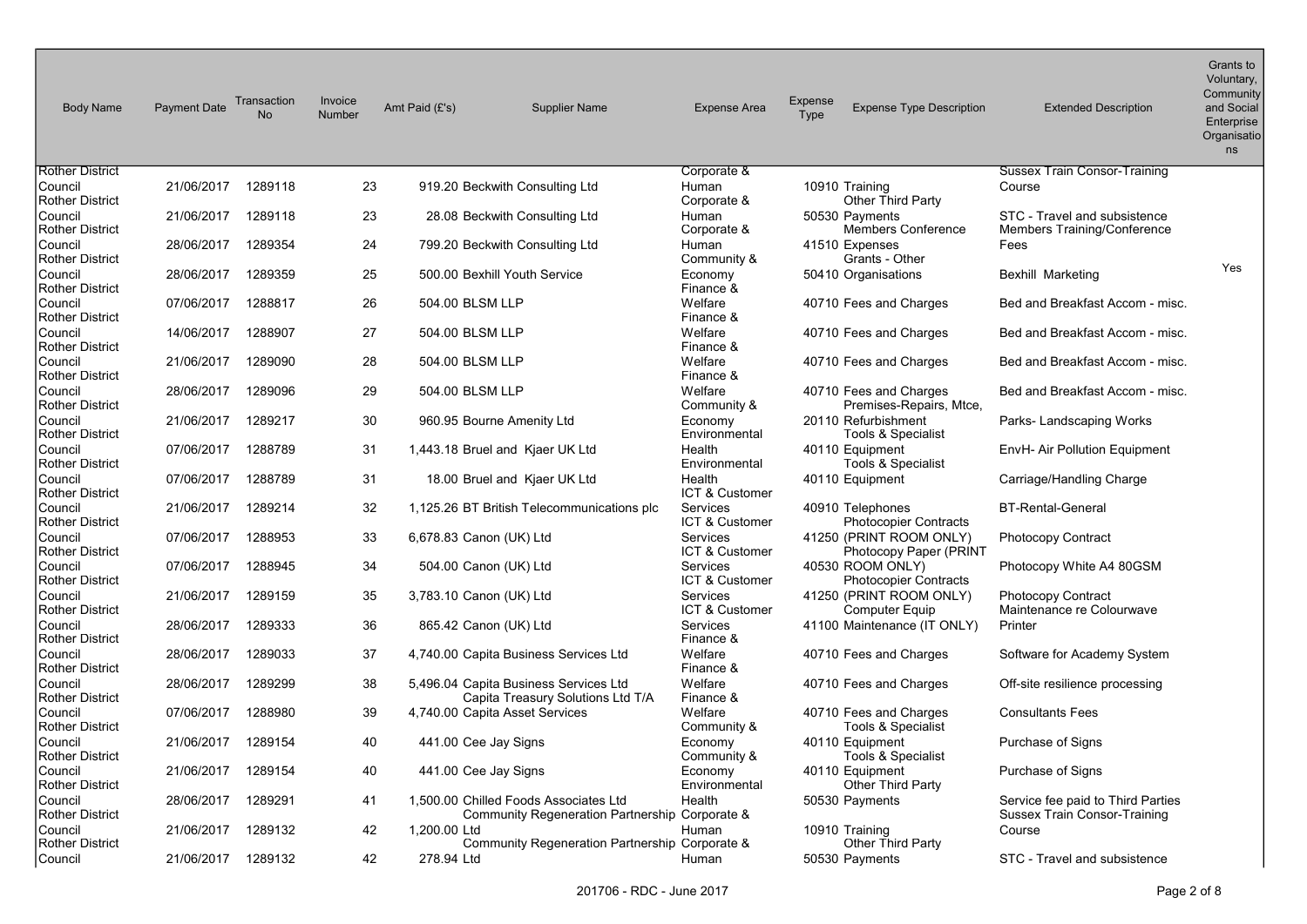| <b>Body Name</b>                  | <b>Payment Date</b> | Transaction<br><b>No</b> | Invoice<br><b>Number</b> | Amt Paid (£'s)        | <b>Supplier Name</b>                                                | <b>Expense Area</b>                  | <b>Expense</b><br>Type | <b>Expense Type Description</b>                      | <b>Extended Description</b>                                      | Grants to<br>Voluntary,<br>Community<br>and Social<br>Enterprise<br>Organisatio<br>ns |
|-----------------------------------|---------------------|--------------------------|--------------------------|-----------------------|---------------------------------------------------------------------|--------------------------------------|------------------------|------------------------------------------------------|------------------------------------------------------------------|---------------------------------------------------------------------------------------|
| Rother District                   |                     |                          |                          |                       | CountyClean Environmental Services Community &                      |                                      |                        | Premises-Repairs, Mtce,                              |                                                                  |                                                                                       |
| Council<br>Rother District        | 21/06/2017          | 1289198                  | 43                       | 5,622.00 Ltd          |                                                                     | Economy<br>Community &               |                        | 20110 Refurbishment<br>Premises-Repairs, Mtce,       | Specified Repairs and Works listed<br>Repairs - Refurbishment of |                                                                                       |
| Council<br>Rother District        | 21/06/2017          | 1289196                  | 44                       |                       | 1,688.74 D M Building Services                                      | Economy<br>Corporate &               |                        | 20110 Refurbishment<br>Premises- Meeting room        | premises<br>election only - accommodation -                      |                                                                                       |
| Council<br>Rother District        | 07/06/2017          | 1289012                  | 45                       |                       | 7,804.80 De La Warr Pavilion (Enterprise) Ltd                       | Human<br>Community &                 | 20630 Hire             | <b>District Events-</b>                              | hire (ECU) GROSS<br><b>DLWP Community Concessionary</b>          |                                                                                       |
| Council<br>Rother District        | 21/06/2017          | 1289153                  | 46                       |                       | 700.00 De La Warr Pavilion (Enterprise) Ltd                         | Economy<br>Community &               |                        | 42200 Concessionary Use<br><b>District Events-</b>   | Grant<br><b>DLWP Community Concessionary</b>                     | Yes                                                                                   |
| Council<br>Rother District        | 28/06/2017          | 1289358                  | 47                       |                       | 1,000.00 De La Warr Pavilion (Enterprise) Ltd                       | Economy<br>Corporate &               |                        | 42200 Concessionary Use<br>Premises- Meeting room    | Grant<br>election only - accommodation -                         | Yes                                                                                   |
| Council<br>Rother District        | 28/06/2017          | 1289346                  | 48                       |                       | 7,250.00 De La Warr Pavilion (Enterprise) Ltd                       | Human<br>Finance &                   | 20630 Hire             | Computer Equipment (IT                               | hire (ECU) GROSS                                                 |                                                                                       |
| Council<br>Rother District        | 21/06/2017          | 1289167                  | 49                       |                       | 984.00 Dell Corporation Ltd                                         | Welfare                              |                        | 41120 ONLY)<br>Computer Equipment (IT                | New Computer Hardware                                            |                                                                                       |
| Council<br>Rother District        | 21/06/2017          | 1289168                  | 50                       |                       | 984.00 Dell Corporation Ltd<br>DGC (Historic Buildings) Consultants | Corporate Core<br>Strategy &         |                        | 41120 ONLY)                                          | New Computer Hardware                                            |                                                                                       |
| Council<br>Rother District        | 07/06/2017          | 1289008                  | 51                       | 2,700.00 Ltd          |                                                                     | Planning<br>Finance &                |                        | 10910 Training                                       | <b>Professional Training Services</b>                            |                                                                                       |
| Council<br>Rother District        | 28/06/2017          | 1289369                  | 52                       |                       | 1,200.00 Dolphin Lifts Kent                                         | Welfare<br>Community &               |                        | 89200 DFG Assistance<br>Tools & Specialist           | <b>Disabled Facilities Grant</b>                                 |                                                                                       |
| Council<br>Rother District        | 21/06/2017          | 1289145                  | 53                       |                       | 588.00 E.Y.E. Marine Ltd                                            | Economy<br>Corporate &               |                        | 40110 Equipment                                      | Marker Buoys and Signs<br>election only - print -non print room  |                                                                                       |
| Council<br>Rother District        | 07/06/2017          | 1289011                  | 54                       |                       | 13,317.16 Electoral Reform Services Ltd                             | Human<br>Corporate &                 |                        | 40410 Printing (Non Print Room)                      | (ECU)GROSS<br>election only - print -non print room              |                                                                                       |
| Council<br><b>Rother District</b> | 07/06/2017          | 1289013                  | 55                       |                       | 5,134.40 Electoral Reform Services Ltd                              | Human<br>Corporate &                 |                        | 40410 Printing (Non Print Room)                      | (ECU)GROSS<br>election only - print -non print room              |                                                                                       |
| Council<br><b>Rother District</b> | 21/06/2017          | 1289220                  | 56                       |                       | 26,157.74 Electoral Reform Services Ltd                             | Human                                |                        | 40410 Printing (Non Print Room)                      | (ECU)GROSS                                                       |                                                                                       |
| Council<br><b>Rother District</b> | 21/06/2017          | 1289221                  | 57                       |                       | 823.20 Embridge Consulting (UK) Ltd                                 | <b>Corporate Core</b><br>Community & |                        | 40710 Fees and Charges                               | <b>Consultants Fees</b><br>Legionella Sampling and               |                                                                                       |
| Council<br>Rother District        | 28/06/2017          | 1289312                  | 58                       |                       | 588.00 Evolution Water Services Ltd                                 | Economy<br>Finance &                 |                        | 40710 Fees and Charges                               | Monitoring                                                       |                                                                                       |
| Council<br><b>Rother District</b> | 28/06/2017          | 1289367                  | 59                       |                       | 985.91 Family Mosaic Housing                                        | Welfare<br>Finance &                 |                        | 89200 DFG Assistance                                 | <b>Disabled Facilities Grant</b>                                 |                                                                                       |
| Council<br>Rother District        | 28/06/2017          | 1289370                  | 60                       |                       | 3,136.50 Family Mosaic Housing                                      | Welfare<br>Finance &                 |                        | 89200 DFG Assistance                                 | <b>Disabled Facilities Grant</b>                                 |                                                                                       |
| Council<br>Rother District        | 28/06/2017          | 1289374                  | 61                       |                       | 918.85 Family Mosaic Housing                                        | Welfare<br>Finance &                 |                        | 89200 DFG Assistance                                 | <b>Disabled Facilities Grant</b>                                 |                                                                                       |
| Council<br>Rother District        | 28/06/2017          | 1289375                  | 62                       |                       | 856.02 Family Mosaic Housing                                        | Welfare<br>ICT & Customer            |                        | 89200 DFG Assistance                                 | <b>Disabled Facilities Grant</b>                                 |                                                                                       |
| Council<br>Rother District        | 28/06/2017          | 1289341                  | 63                       | 3,714.00 Firmstep Ltd |                                                                     | Services<br>ICT & Customer           |                        | 86210 Software Purchase                              | <b>CRM Software</b>                                              |                                                                                       |
| Council<br><b>Rother District</b> | 07/06/2017          | 1288951                  | 64                       | 654.36 Flame Ltd      |                                                                     | <b>Services</b><br>Community &       |                        | 50510 Private Contractors<br>Premises-Repairs, Mtce, | Maintenance Contracts-Printing                                   |                                                                                       |
| Council<br>Rother District        | 28/06/2017          | 1289353                  | 65                       |                       | 624.00 Foxhills Tree Services Ltd                                   | Economy<br>ICT & Customer            |                        | 20110 Refurbishment<br>Computer Licences (IT TO      | Parks-Tree Works                                                 |                                                                                       |
| Council                           | 14/06/2017 1288787  |                          | 66                       |                       | 1,283.68 Frontier Software Plc                                      | Services                             |                        | 41140 BUY ONLY)                                      | Chris21 Payroll System                                           |                                                                                       |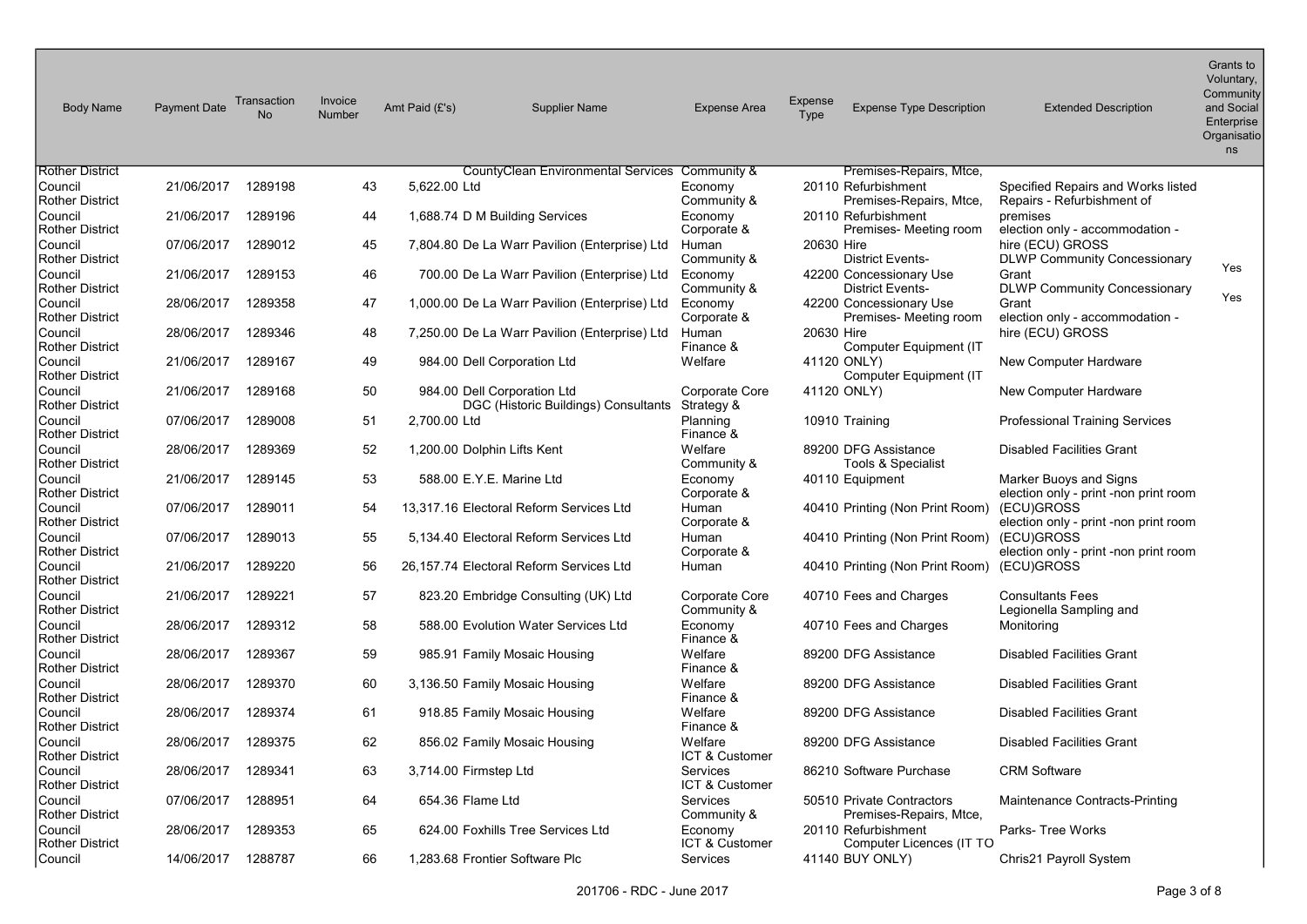| <b>Body Name</b>                  | <b>Payment Date</b> | Transaction<br>No | Invoice<br><b>Number</b> | Amt Paid (£'s) | <b>Supplier Name</b>                                                      | <b>Expense Area</b>     | Expense<br>Type | <b>Expense Type Description</b>                   | <b>Extended Description</b>                                          | Grants to<br>Voluntary,<br>Community<br>and Social<br>Enterprise<br>Organisatio<br>ns |
|-----------------------------------|---------------------|-------------------|--------------------------|----------------|---------------------------------------------------------------------------|-------------------------|-----------------|---------------------------------------------------|----------------------------------------------------------------------|---------------------------------------------------------------------------------------|
| <b>Rother District</b>            |                     |                   |                          |                |                                                                           | Community &             |                 | Grants - Other                                    |                                                                      | Yes                                                                                   |
| Council<br>Rother District        | 28/06/2017          | 1289380           | 67                       |                | 6,160.00 Fulcrum Learning Ltd                                             | Economy<br>Finance &    |                 | 50410 Organisations                               | Youth Culture Network                                                |                                                                                       |
| Council<br>Rother District        | 07/06/2017          | 1288976           | 68                       |                | 525.00 Globetask Ltd                                                      | Welfare<br>Finance &    |                 | 40710 Fees and Charges                            | <b>Consultants Fees</b>                                              |                                                                                       |
| Council<br><b>Rother District</b> | 07/06/2017          | 1288977           | 69                       |                | 2,100.00 Globetask Ltd                                                    | Welfare<br>Finance &    |                 | 40710 Fees and Charges                            | <b>Consultants Fees</b>                                              |                                                                                       |
| Council<br>Rother District        | 21/06/2017          | 1289162           | 70                       |                | 5,000.00 GMS Adaptations                                                  | Welfare<br>Finance &    |                 | 89200 DFG Assistance                              | <b>Disabled Facilities Grant</b>                                     |                                                                                       |
| Council<br><b>Rother District</b> | 28/06/2017          | 1289371           | 71                       |                | 14,893.68 GMS Adaptations<br>Hastings Advice and Representation Finance & | Welfare                 |                 | 89200 DFG Assistance<br>SLAs - Voluntary Assoc et | <b>Disabled Facilities Grant</b><br>Hastings Advice + Representation |                                                                                       |
| Council<br>Rother District        | 14/06/2017          | 1289040           | 72                       |                | 4,040.00 Centre (HARC)                                                    | Welfare<br>Corporate &  |                 | 50310 al (Committee Approved)                     | Ce                                                                   | Yes                                                                                   |
| Council<br><b>Rother District</b> | 28/06/2017          | 1289390           | 73                       |                | 3,504.00 Haymarket Media Group Ltd                                        | Human<br>Finance &      |                 | 11010 Advertising Vacancies                       | <b>Advertising Vacant Post</b>                                       |                                                                                       |
| Council<br> Rother District       | 28/06/2017          | 1289373           | 74                       |                | 5,686.83 Hedley Visick Ltd                                                | Welfare<br>Finance &    |                 | 89200 DFG Assistance                              | <b>Disabled Facilities Grant</b>                                     |                                                                                       |
| <b>Council</b><br>Rother District | 21/06/2017 11002859 |                   | 75                       |                | -682.13 Hitachi Capital Vehicle Solutions Ltd                             | Welfare<br>Finance &    |                 | 95270 Contract Hire Cars                          | <b>Contract Hire Car Lease Costs</b>                                 |                                                                                       |
| Council<br><b>Rother District</b> | 21/06/2017          | 1289219           | 76                       |                | 598.29 Hitachi Capital Vehicle Solutions Ltd                              | Welfare<br>Community &  |                 | 95270 Contract Hire Cars<br>Premises-Routine      | <b>Contract Hire Car Lease Costs</b><br>Parks-Grounds Maintenance    |                                                                                       |
| Council<br><b>Rother District</b> | 28/06/2017          | 1289351           | 77                       |                | 71,353.87 Idverde Limited                                                 | Economy<br>Strategy &   |                 | 20910 Grounds Mtce                                | Contracts                                                            |                                                                                       |
| Council<br>Rother District        | 07/06/2017          | 1289001           | 78                       |                | 622.20 Johnston Publishing Ltd                                            | Planning<br>Corporate & |                 | 40470 Publicity                                   | Planady - Rye + Battle Observer                                      |                                                                                       |
| Council<br>Rother District        | 14/06/2017          | 1288841           | 79                       |                | 585.71 Johnston Publishing Ltd                                            | Human<br>Strategy &     |                 | 11010 Advertising Vacancies                       | <b>Advertising Vacant Post</b>                                       |                                                                                       |
| <b>Council</b><br>Rother District | 14/06/2017          | 1289000           | $80\,$                   |                | 622.20 Johnston Publishing Ltd                                            | Planning<br>Corporate & |                 | 40470 Publicity                                   | Planady - Rye + Battle Observer                                      |                                                                                       |
| Council<br>Rother District        | 14/06/2017          | 1288982           | 81                       |                | 614.35 Johnston Publishing Ltd                                            | Human<br>Strategy &     |                 | 11010 Advertising Vacancies                       | Advertising Vacant Post                                              |                                                                                       |
| <b>Council</b><br>Rother District | 14/06/2017          | 1288999           | 82                       |                | 549.00 Johnston Publishing Ltd                                            | Planning<br>Community & |                 | 40470 Publicity<br>Premises-Repairs, Mtce,        | Planady - Rye + Battle Observer                                      |                                                                                       |
| Council<br><b>Rother District</b> | 07/06/2017          | 1288969           | 83                       |                | 1,798.80 Joseph Ash - Medway                                              | Economy<br>Community &  |                 | 20110 Refurbishment                               | Parks- Playground Equipment                                          |                                                                                       |
| Council<br>Rother District        | 07/06/2017          | 1288969           | 83                       |                | 72.00 Joseph Ash - Medway                                                 | Economy<br>Strategy &   |                 | 40710 Fees and Charges                            | Carriage of Supplies                                                 |                                                                                       |
| Council<br>Rother District        | 07/06/2017          | 1288992           | 84                       |                | 606.06 Josephine Sammons Ltd                                              | Planning<br>Strategy &  |                 | 10410 Agency Staff                                | Agency Staff                                                         |                                                                                       |
| Council<br><b>Rother District</b> | 07/06/2017          | 1288985           | 85                       |                | 606.06 Josephine Sammons Ltd                                              | Planning<br>Corporate & |                 | 10410 Agency Staff<br>Premises-Repairs, Mtce,     | <b>Agency Staff</b>                                                  |                                                                                       |
| Council<br>Rother District        | 21/06/2017          | 1289122           | 86                       |                | 594.00 JS Wadeson Cleaning Services Ltd                                   | Human<br>Corporate &    |                 | 20110 Refurbishment<br>Premises-Repairs, Mtce,    | Specified Repairs and Works listed                                   |                                                                                       |
| Council<br>Rother District        | 28/06/2017          | 1289330           | 87                       |                | 593.04 Kerry SCS Ltd                                                      | Human                   |                 | 20110 Refurbishment                               | Specified Repairs and Works listed                                   |                                                                                       |
| Council<br>Rother District        | 29/06/2017          | 1289454           |                          |                | 88 1,220,245.43 Kier Services - Environmental                             | Corporate Core          |                 | 50510 Private Contractors                         | <b>CORE Joint Waste Cost</b>                                         |                                                                                       |
| Council                           | 07/06/2017          | 1288956           |                          |                | 89 1,220,245.43 Kier Services - Environmental                             | Corporate Core          |                 | 50510 Private Contractors                         | <b>CORE Joint Waste Cost</b>                                         |                                                                                       |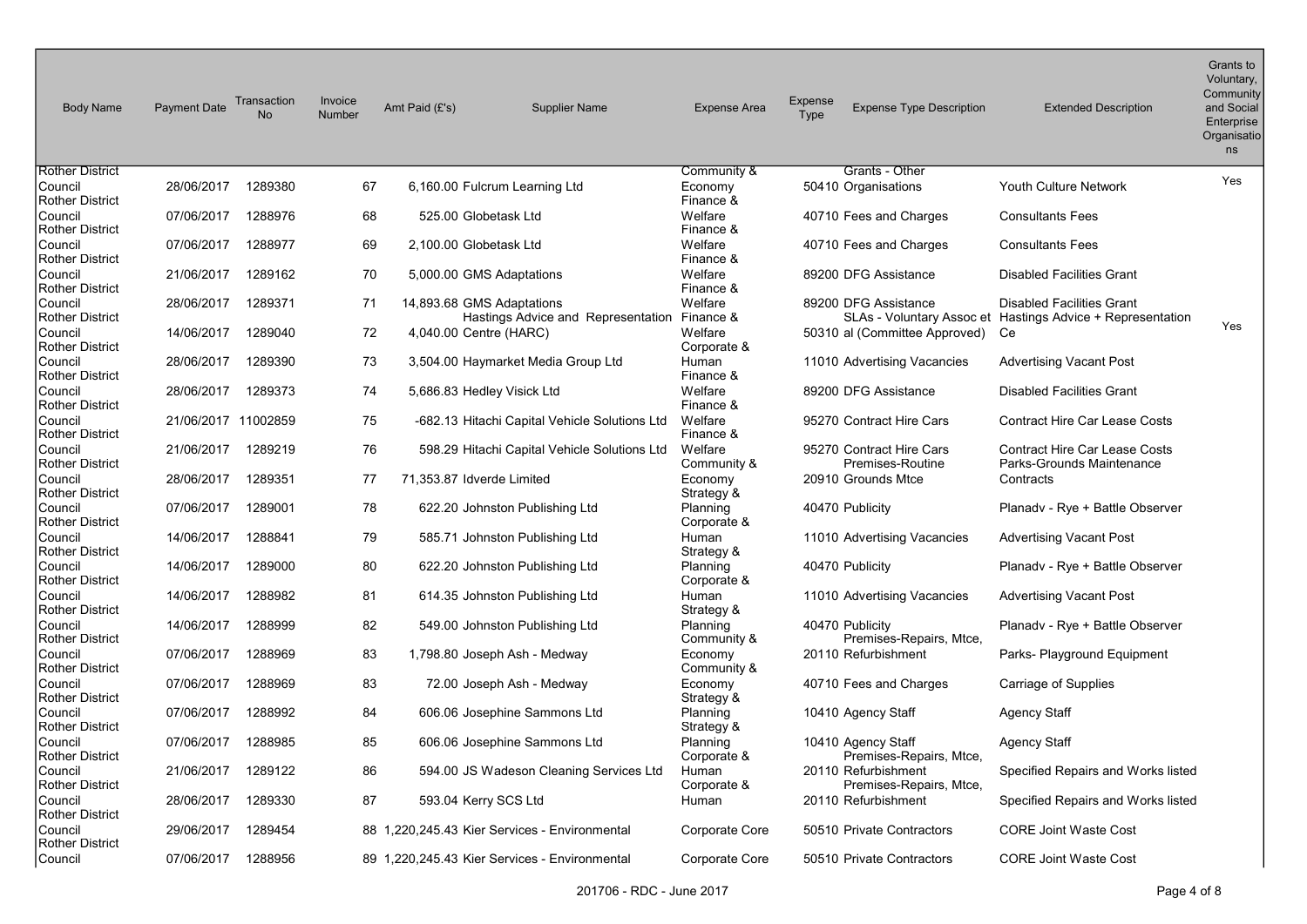| <b>Body Name</b>                  | <b>Payment Date</b> | Transaction<br>No | Invoice<br>Number | Amt Paid (£'s)     | <b>Supplier Name</b>                                               | <b>Expense Area</b>               | <b>Expense</b><br>Type | <b>Expense Type Description</b>                                    | <b>Extended Description</b>                                   | Grants to<br>Voluntary,<br>Community<br>and Social<br>Enterprise<br>Organisatio<br>ns |
|-----------------------------------|---------------------|-------------------|-------------------|--------------------|--------------------------------------------------------------------|-----------------------------------|------------------------|--------------------------------------------------------------------|---------------------------------------------------------------|---------------------------------------------------------------------------------------|
| <b>Rother District</b>            |                     |                   |                   |                    |                                                                    |                                   |                        |                                                                    | <b>VARIABLE CORE Joint Waste</b>                              |                                                                                       |
| Council<br><b>Rother District</b> | 07/06/2017          | 1288957           | 90                |                    | 66.409.87 Kier Services - Environmental                            | Corporate Core                    |                        | 50510 Private Contractors                                          | Cost                                                          |                                                                                       |
| Council<br><b>Rother District</b> | 14/06/2017          | 1289041           | 91                |                    | 20,000.00 Kier Services - Environmental                            | <b>Corporate Core</b>             |                        | 50510 Private Contractors                                          | Joint waste - EXIT                                            |                                                                                       |
| Council<br><b>Rother District</b> | 14/06/2017          | 1289042           | 92                |                    | 60,000.00 Kier Services - Environmental                            | Corporate Core                    |                        | 50510 Private Contractors                                          | Joint waste - EXIT                                            |                                                                                       |
| Council<br><b>Rother District</b> | 21/06/2017          | 1288986           |                   |                    | 93 1,220,245.43 Kier Services - Environmental                      | Corporate Core<br>Environmental   |                        | 50510 Private Contractors<br>Tools & Specialist                    | <b>CORE Joint Waste Cost</b><br>EnvH-Air Arms / Supplies-Pest |                                                                                       |
| Council<br><b>Rother District</b> | 28/06/2017          | 1289292           | 94                |                    | 764.84 Killgerm Chemicals Ltd                                      | Health<br>Environmental           |                        | 40110 Equipment<br>Tools & Specialist                              | Contr<br>EnvH-Air Arms / Supplies-Pest                        |                                                                                       |
| Council<br>Rother District        | 28/06/2017          | 1289306           | 95                |                    | 542.05 Killgerm Chemicals Ltd<br>Konica Minolta Business Solutions | Health<br>ICT & Customer          |                        | 40110 Equipment<br><b>Photocopier Contracts</b>                    | Contr                                                         |                                                                                       |
| Council<br><b>Rother District</b> | 21/06/2017          | 1289165           | 96                | 2,695.14 (UK) Ltd  |                                                                    | <b>Services</b><br>Community &    |                        | 41250 (PRINT ROOM ONLY)<br>Tools & Specialist                      | <b>Photocopy Contract</b>                                     |                                                                                       |
| Council<br>Rother District        | 28/06/2017          | 1289421           | 97                |                    | 8,415.00 LEDsynergy (Displays) Ltd                                 | Economy<br>Strategy &             |                        | 40110 Equipment                                                    | Purchase of Signs<br>Planady-Kent + East Sussex               |                                                                                       |
| Council<br>Rother District        | 14/06/2017          | 1288795           | 98                |                    | 558.00 Local World Ltd                                             | Planning<br>ICT & Customer        |                        | 40470 Publicity<br>Tools & Specialist                              | Courier                                                       |                                                                                       |
| Council<br><b>Rother District</b> | 14/06/2017          | 1289031           | 99                | 6.00 Misco         |                                                                    | <b>Services</b><br>ICT & Customer |                        | 40110 Equipment<br>Computer Equipment (IT                          | Carriage/Handling Charge                                      |                                                                                       |
| Council<br><b>Rother District</b> | 14/06/2017          | 1289031           | 99                | 2,173.94 Misco     |                                                                    | <b>Services</b><br>ICT & Customer |                        | 41120 ONLY)<br>Tools & Specialist                                  | New Computer Hardware                                         |                                                                                       |
| Council<br><b>Rother District</b> | 07/06/2017          | 1288682           | 100               | 6.00 Misco         |                                                                    | <b>Services</b><br>ICT & Customer |                        | 40110 Equipment<br><b>Computer Equipment (IT</b>                   | Carriage/Handling Charge                                      |                                                                                       |
| Council<br><b>Rother District</b> | 07/06/2017          | 1288682           | 100               | 784.34 Misco       | Motavation Publishing and Graphics                                 | <b>Services</b><br>Finance &      |                        | 41120 ONLY)                                                        | New Computer Hardware<br>Printing (Not from RDC Print         |                                                                                       |
| Council<br><b>Rother District</b> | 21/06/2017          | 1289147           | 101               | 3,109.20 Ltd       |                                                                    | Welfare<br>Finance &              |                        | 40410 Printing (Non Print Room)                                    | Room)                                                         |                                                                                       |
| Council<br>Rother District        | 28/06/2017          | 1289364           | 102               |                    | 960.00 Mr M Prichard                                               | Welfare<br>Finance &              |                        | 10910 Training                                                     | Training                                                      |                                                                                       |
| Council<br><b>Rother District</b> | 07/06/2017          | 1289019           | 103               |                    | 3,000.00 Mr Mark Noble                                             | Welfare<br>Community &            |                        | 40710 Fees and Charges<br>Grants - Other                           | Rent in Advance for Homeless<br>Sports Development -SPORT     |                                                                                       |
| Council<br><b>Rother District</b> | 21/06/2017          | 1289128           | 104               |                    | 720.00 Mrs J E Haas<br>NCC Services Ltd (T/A NCC Group             | Economy<br>ICT & Customer         |                        | 50410 Organisations<br>Computer Licences (IT TO Advance Pay ESCROW | <b>ENGLAND Project</b>                                        | Yes                                                                                   |
| Council<br>Rother District        | 28/06/2017          | 1289328           | 105               | 756.00 Escrow Ltd) |                                                                    | <b>Services</b><br>Community &    |                        | 41140 BUY ONLY)<br>Other Third Party                               | Agreement<br>housing stock and conditions                     |                                                                                       |
| Council<br><b>Rother District</b> | 07/06/2017          | 1288979           | 106               |                    | 35,904.00 Opinion Research Services Ltd                            | Economy<br>Community &            |                        | 50530 Payments<br>Premises-Repairs, Mtce,                          | surveys and tenant needs surveys                              |                                                                                       |
| Council<br><b>Rother District</b> | 14/06/2017          | 1288959           | 107               |                    | 515.52 Palmstead Nurseries Ltd                                     | Economy<br>Community &            |                        | 20110 Refurbishment<br>Tools & Specialist                          | Parks- Purchase of Plants                                     |                                                                                       |
| Council<br><b>Rother District</b> | 14/06/2017          | 1288959           | 107               |                    | 87.60 Palmstead Nurseries Ltd                                      | Economy<br>ICT & Customer         |                        | 40110 Equipment<br>Specialist Stationery (NON                      | Carriage/Handling Charge                                      |                                                                                       |
| Council<br><b>Rother District</b> | 28/06/2017          | 1289343           | 108               |                    | 898.70 Paragon Group UK Ltd                                        | Services<br>Finance &             |                        | 40510 PRINT ROOM)                                                  | <b>Pressure Seal Stationery</b>                               |                                                                                       |
| Council<br><b>Rother District</b> | 07/06/2017          | 1289018           | 109               |                    | 1,350.00 PCM Property Management                                   | Welfare<br>Corporate &            |                        | 40710 Fees and Charges<br><b>Other Third Party</b>                 | <b>Rent in Advance for Homeless</b>                           |                                                                                       |
| Council                           | 28/06/2017          | 1289290           | 110               |                    | 878.00 Pinsent Masons LLP                                          | Human                             |                        | 50530 Payments                                                     | STC - Travel and subsistence                                  |                                                                                       |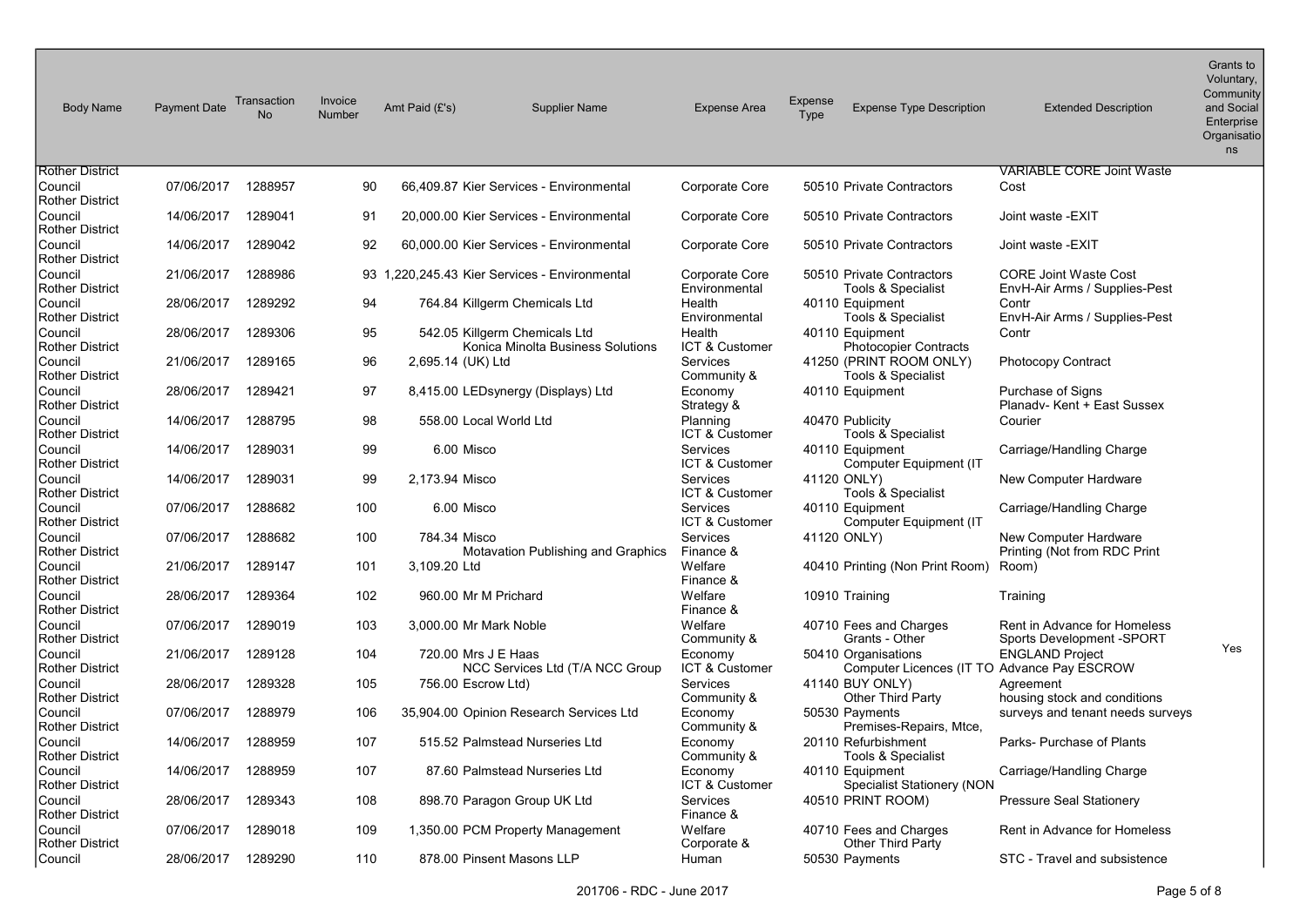| <b>Body Name</b>                  | <b>Payment Date</b> | Transaction<br>No | Invoice<br>Number | Amt Paid (£'s)                     | <b>Supplier Name</b>                          | <b>Expense Area</b>     | <b>Expense</b><br><b>Type</b> | <b>Expense Type Description</b>                     | <b>Extended Description</b>                                                       | Grants to<br>Voluntary,<br>Community<br>and Social<br>Enterprise<br>Organisatio<br>ns |
|-----------------------------------|---------------------|-------------------|-------------------|------------------------------------|-----------------------------------------------|-------------------------|-------------------------------|-----------------------------------------------------|-----------------------------------------------------------------------------------|---------------------------------------------------------------------------------------|
| <b>Rother District</b><br>Council | 28/06/2017          | 1289392           | 111               |                                    | 8,071.97 Pitney Bowes Purchase Power          | Corporate &<br>Human    |                               | 99010 Stock Accounts                                | <b>Town Hall Franking Machine</b>                                                 |                                                                                       |
| <b>Rother District</b>            |                     |                   |                   |                                    |                                               | ICT & Customer          |                               | Photocopy Paper (PRINT                              |                                                                                   |                                                                                       |
| Council<br>Rother District        | 07/06/2017          | 1288933           | 112               |                                    | 586.67 Premier Paper Group Ltd                | Services<br>Finance &   |                               | 40530 ROOM ONLY)                                    | Photocopy White A4 80GSM                                                          |                                                                                       |
| Council<br><b>Rother District</b> | 21/06/2017          | 1289200           | 113               | 3,290.00 Prestige Stairlifts Ltd   |                                               | Welfare<br>Finance &    |                               | 89200 DFG Assistance                                | <b>Disabled Facilities Grant</b>                                                  |                                                                                       |
| Council<br><b>Rother District</b> | 21/06/2017          | 1289204           | 114               | 1,890.00 Pride n Property          |                                               | Welfare<br>Corporate &  |                               | 40710 Fees and Charges                              | <b>Rent in Advance for Homeless</b><br>Sussex Train Consor-Training               |                                                                                       |
| Council<br><b>Rother District</b> | 21/06/2017          | 1289119           | 115               | 1,194.00 Progress International    |                                               | Human<br>Corporate &    |                               | 10910 Training<br><b>Other Third Party</b>          | Course                                                                            |                                                                                       |
| Council<br>Rother District        | 21/06/2017          | 1289119           | 115               | 240.00 Progress International      |                                               | Human<br>ICT & Customer |                               | 50530 Payments                                      | STC - Travel and subsistence<br>Computer Licences (IT TO Maintenance/Upgrading of |                                                                                       |
| Council<br><b>Rother District</b> | 14/06/2017          | 1288806           | 116               |                                    | 8.413.20 Quest Software International Limited | Services<br>Finance &   |                               | 41140 BUY ONLY)                                     | Software                                                                          |                                                                                       |
| Council<br>Rother District        | 07/06/2017          | 1288809           | 117               | 697.90 Redmere Lodge               |                                               | Welfare<br>Finance &    |                               | 40710 Fees and Charges                              | Bed and Breakfast Accom - misc.                                                   |                                                                                       |
| Council<br>Rother District        | 21/06/2017          | 1289113           | 118               | 851.90 Redmere Lodge               |                                               | Welfare<br>Strategy &   |                               | 40710 Fees and Charges<br>Subscriptions to          | Bed and Breakfast Accom - misc.                                                   |                                                                                       |
| Council<br><b>Rother District</b> | 21/06/2017          | 1289213           | 119               | 1.119.60 RICS                      |                                               | Planning<br>Community & |                               | 40750 Organisations<br>Subscriptions to             | Subscription to Organisations                                                     |                                                                                       |
| Council<br><b>Rother District</b> | 21/06/2017          | 1289213           | 119               | 1.119.60 RICS                      | <b>Rother District Citizens Advice</b>        | Economy<br>Finance &    |                               | 40750 Organisations<br>SLAs - Voluntary Assoc et    | Subscription to Organisations                                                     |                                                                                       |
| Council<br><b>Rother District</b> | 28/06/2017          | 1288680           | 120               | 21,250.00 Bureau                   |                                               | Welfare<br>Strategy &   |                               | 50310 al (Committee Approved)                       | Bexhill and Rother CAB                                                            | Yes                                                                                   |
| Council<br><b>Rother District</b> | 07/06/2017          | 1289007           | 121               | 1,200.00 Rural Planning Ltd        |                                               | Planning<br>Finance &   |                               | 40710 Fees and Charges<br><b>Community Projects</b> | Plan - Agricultural Advice                                                        |                                                                                       |
| Council<br><b>Rother District</b> | 21/06/2017          | 1289117           | 122               | 30,000.00 Rye Harbour Sailing Club | Scottish Water Business Stream                | Welfare<br>Community &  |                               | 89110 Grants                                        | <b>Community Grants Scheme</b>                                                    | Yes                                                                                   |
| Council<br>Rother District        | 28/06/2017          | 1289385           | 123               | 251.58 Limited                     | Scottish Water Business Stream                | Economy<br>Community &  |                               | 20410 Premises-Water                                | <b>Water Charges</b>                                                              |                                                                                       |
| Council<br><b>Rother District</b> | 28/06/2017          | 1289385           | 123               | 400.62 Limited                     | Scottish Water Business Stream                | Economy<br>Community &  |                               | 20510 Premises-Sewerage                             | Sewage Charges                                                                    |                                                                                       |
| Council<br><b>Rother District</b> | 28/06/2017          | 1289439           | 124               | 628.74 Limited                     | Scottish Water Business Stream                | Economy<br>Community &  |                               | 20410 Premises-Water                                | <b>Water Charges</b>                                                              |                                                                                       |
| Council<br>Rother District        | 28/06/2017          | 1289439           | 124               | 1,029.29 Limited                   |                                               | Economy<br>Corporate &  |                               | 20510 Premises-Sewerage                             | Sewage Charges<br>election misc payments ECU                                      |                                                                                       |
| Council<br><b>Rother District</b> | 07/06/2017          | 1288990           | 125               | 2.182.64 Shaw and Sons Ltd         |                                               | Human<br>Community &    |                               | 40710 Fees and Charges<br>Tools & Specialist        | Gross                                                                             |                                                                                       |
| Council<br><b>Rother District</b> | 28/06/2017          | 1289361           | 126               |                                    | 229.20 Southwesterly Windbreaks               | Economy<br>Community &  |                               | 40110 Equipment<br>Tools & Specialist               | First Aid Equipment                                                               |                                                                                       |
| Council<br><b>Rother District</b> | 28/06/2017          | 1289361           | 126               |                                    | 348.00 Southwesterly Windbreaks               | Economy<br>Community &  |                               | 40110 Equipment<br>Tools & Specialist               | Flags                                                                             |                                                                                       |
| Council<br><b>Rother District</b> | 28/06/2017          | 1289361           | 126               |                                    | 86.40 Southwesterly Windbreaks                | Economy<br>Corporate &  |                               | 40110 Equipment                                     | First Aid Equipment                                                               |                                                                                       |
| Council<br><b>Rother District</b> | 21/06/2017          | 1289144           | 127               | 540.00 Spacehouse Limited          |                                               | Human<br>Finance &      |                               | 11010 Advertising Vacancies                         | <b>Advertising Vacant Post</b>                                                    |                                                                                       |
| Council                           | 07/06/2017          | 1288914           | 128               |                                    | 682.14 Specialist Care UK Group Ltd           | Welfare                 |                               | 40710 Fees and Charges                              | Bed and Breakfast Accom - misc.                                                   |                                                                                       |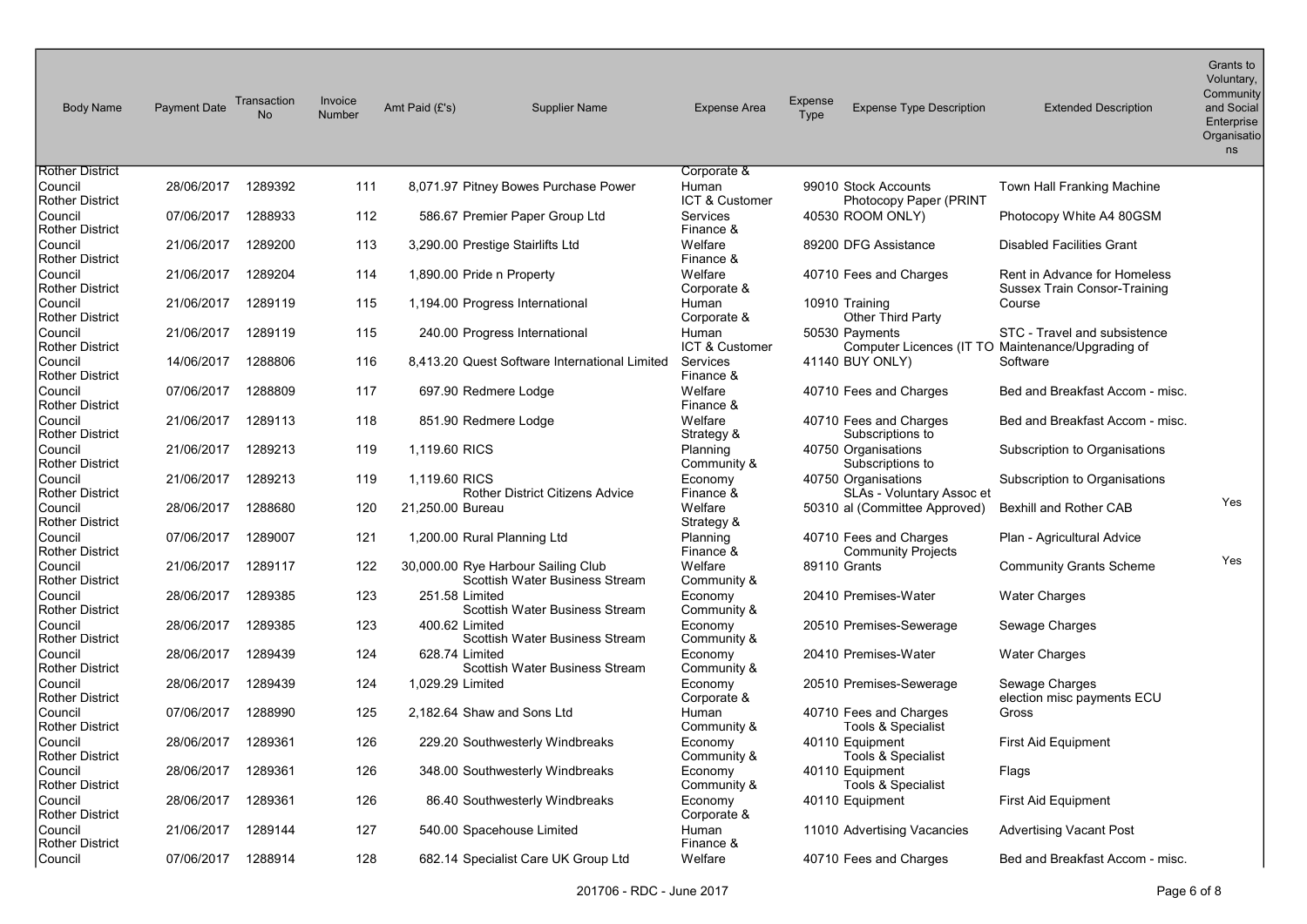| <b>Body Name</b>                  | <b>Payment Date</b> | Transaction<br>No | Invoice<br>Number | Amt Paid (£'s)        | <b>Supplier Name</b>                                     | <b>Expense Area</b>    | <b>Expense</b><br>Type | <b>Expense Type Description</b>                     | <b>Extended Description</b>                                            | Grants to<br>Voluntary,<br>Community<br>and Social<br>Enterprise<br>Organisatio<br>ns |
|-----------------------------------|---------------------|-------------------|-------------------|-----------------------|----------------------------------------------------------|------------------------|------------------------|-----------------------------------------------------|------------------------------------------------------------------------|---------------------------------------------------------------------------------------|
| <b>Rother District</b><br>Council | 21/06/2017          | 1289073           | 129               |                       | 1,232.10 Specialist Care UK Group Ltd                    | Finance &<br>Welfare   |                        | 40710 Fees and Charges                              | Bed and Breakfast Accom - misc.                                        |                                                                                       |
| <b>Rother District</b>            |                     |                   |                   |                       |                                                          | Finance &              |                        |                                                     |                                                                        |                                                                                       |
| Council<br><b>Rother District</b> | 21/06/2017          | 1289107           | 130               |                       | 1,262.50 Specialist Care UK Group Ltd                    | Welfare<br>Community & |                        | 40710 Fees and Charges<br>Premises-Cleaning         | Bed and Breakfast Accom - misc.<br><b>Public Conveniences Cleaning</b> |                                                                                       |
| Council<br><b>Rother District</b> | 21/06/2017          | 1289193           | 131               |                       | 18,988.20 Specialist Hygiene Services Ltd                | Economy<br>Finance &   |                        | 20810 Contractor                                    | Servic                                                                 |                                                                                       |
| Council<br><b>Rother District</b> | 21/06/2017          | 1289202           | 132               | 1,300.00 Stace and Co |                                                          | Welfare<br>Finance &   |                        | 40710 Fees and Charges                              | <b>Rent in Advance for Homeless</b>                                    |                                                                                       |
| Council<br><b>Rother District</b> | 21/06/2017          | 1289093           | 133               |                       | 750.00 Stamford Storage Solutions                        | Welfare<br>Finance &   |                        | 40710 Fees and Charges                              | <b>BandB Removals</b>                                                  |                                                                                       |
| Council<br><b>Rother District</b> | 28/06/2017          | 1289401           | 134               |                       | 1,221.36 Stanford and Green Ltd                          | Welfare<br>Corporate & |                        | 40710 Fees and Charges<br><b>Other Third Party</b>  | <b>Consultants Fees</b>                                                |                                                                                       |
| Council<br><b>Rother District</b> | 28/06/2017          | 1289345           | 135               |                       | 550.00 Staywell Occupational Health Ltd                  | Human<br>Community &   |                        | 50530 Payments<br>Premises-Repairs, Mtce,           | <b>Occupational Health</b>                                             |                                                                                       |
| Council<br><b>Rother District</b> | 07/06/2017          | 1289014           | 136               | 2,142.00 Streetlights |                                                          | Economy<br>Community & |                        | 20110 Refurbishment<br>Premises-Repairs, Mtce,      | <b>Lighting Repairs</b>                                                |                                                                                       |
| Council<br><b>Rother District</b> | 28/06/2017          | 1289334           | 137               |                       | 568.80 Surface Matter Ltd                                | Economy<br>Community & |                        | 20110 Refurbishment<br>Tools & Specialist           | Parks- Playground Equipment                                            |                                                                                       |
| Council<br><b>Rother District</b> | 28/06/2017          | 1289334           | 137               |                       | 84.00 Surface Matter Ltd                                 | Economy<br>Finance &   |                        | 40110 Equipment                                     | Carriage/Handling Charge                                               |                                                                                       |
| Council<br><b>Rother District</b> | 21/06/2017          | 1289112           | 138               |                       | 600.00 The Clevedon Court Hotel<br>The Fountain Workshop | Welfare<br>Community & |                        | 40710 Fees and Charges                              | Bed and Breakfast Accom - misc.                                        |                                                                                       |
| Council<br><b>Rother District</b> | 14/06/2017          | 1289028           | 139               |                       | 1,422.78 (Maintenance) Ltd<br>The Fountain Workshop      | Economy<br>Community & |                        | 50510 Private Contractors                           | Water Feature Maintenance                                              |                                                                                       |
| Council<br><b>Rother District</b> | 14/06/2017          | 1289029           | 140               |                       | 1,323.90 (Maintenance) Ltd                               | Economy<br>Corporate & |                        | 50510 Private Contractors                           | Water Feature Maintenance<br>Sussex Train Consor-Training              |                                                                                       |
| Council<br><b>Rother District</b> | 14/06/2017          | 1289048           | 141               |                       | 1,519.80 The Management Centre (UK) Ltd                  | Human<br>Corporate &   |                        | 10910 Training<br><b>Other Third Party</b>          | Course                                                                 |                                                                                       |
| Council<br><b>Rother District</b> | 14/06/2017          | 1289048           | 141               |                       | 130.54 The Management Centre (UK) Ltd                    | Human<br>Community &   |                        | 50530 Payments<br>Grants - Other                    | STC - Travel and subsistence<br><b>Sports Development -SPORT</b>       | Yes                                                                                   |
| Council<br><b>Rother District</b> | 28/06/2017          | 1289335           | 142               |                       | 3,960.00 University Of Brighton                          | Economy<br>Finance &   |                        | 50410 Organisations                                 | <b>ENGLAND Project</b>                                                 |                                                                                       |
| Council<br><b>Rother District</b> | 07/06/2017          | 1288997           | 143               |                       | 2,952.24 Virtual Mail Room Ltd                           | Welfare<br>Finance &   |                        | 40810 Postages                                      | Postages - Virtual Mail Room                                           |                                                                                       |
| Council<br><b>Rother District</b> | 07/06/2017          | 1288997           | 143               |                       | 2,952.24 Virtual Mail Room Ltd                           | Welfare<br>Finance &   |                        | 40810 Postages<br><b>Other Third Party</b>          | Postages - Virtual Mail Room                                           |                                                                                       |
| Council<br><b>Rother District</b> | 21/06/2017          | 1289201           | 144               |                       | 840.00 We Love Property Ltd                              | Welfare<br>Community & |                        | 50530 Payments<br>Premises-Repairs, Mtce,           | Homelessness Prevention Projects                                       |                                                                                       |
| Council<br><b>Rother District</b> | 28/06/2017          | 1289423           | 145               |                       | 960.00 Woodland Centre Ltd                               | Economy<br>Community & |                        | 20110 Refurbishment<br>Premises-Repairs, Mtce,      | Parks- Playground Equipment                                            |                                                                                       |
| Council<br><b>Rother District</b> | 28/06/2017          | 1289387           | 146               |                       | 864.97 Xylem Water Solutions UK Ltd                      | Economy<br>Corporate & |                        | 20110 Refurbishment<br>Tools & Specialist           | Parks-Drainage Works                                                   |                                                                                       |
| Council<br><b>Rother District</b> | 28/06/2017          | 1289141           | 147               |                       | 1,751.88 Zephyr Racing Pennants Ltd                      | Human<br>Finance &     |                        | 40110 Equipment                                     | No Bathing Flags/Flagpoles                                             |                                                                                       |
| Council<br><b>Rother District</b> | 07/06/2017          | 1288904           | 148               |                       | 8,063.78 Zurich Insurance plc                            | Welfare<br>Community & |                        | 95270 Contract Hire Cars<br>Premises-Repairs, Mtce, | <b>Contract Hire Car Insurance Costs</b>                               |                                                                                       |
| Council                           | 28/06/2017          | 1289316           | 149               | 1,020.00 Colin A May  |                                                          | Economy                |                        | 20110 Refurbishment                                 | <b>Painting Works</b>                                                  |                                                                                       |